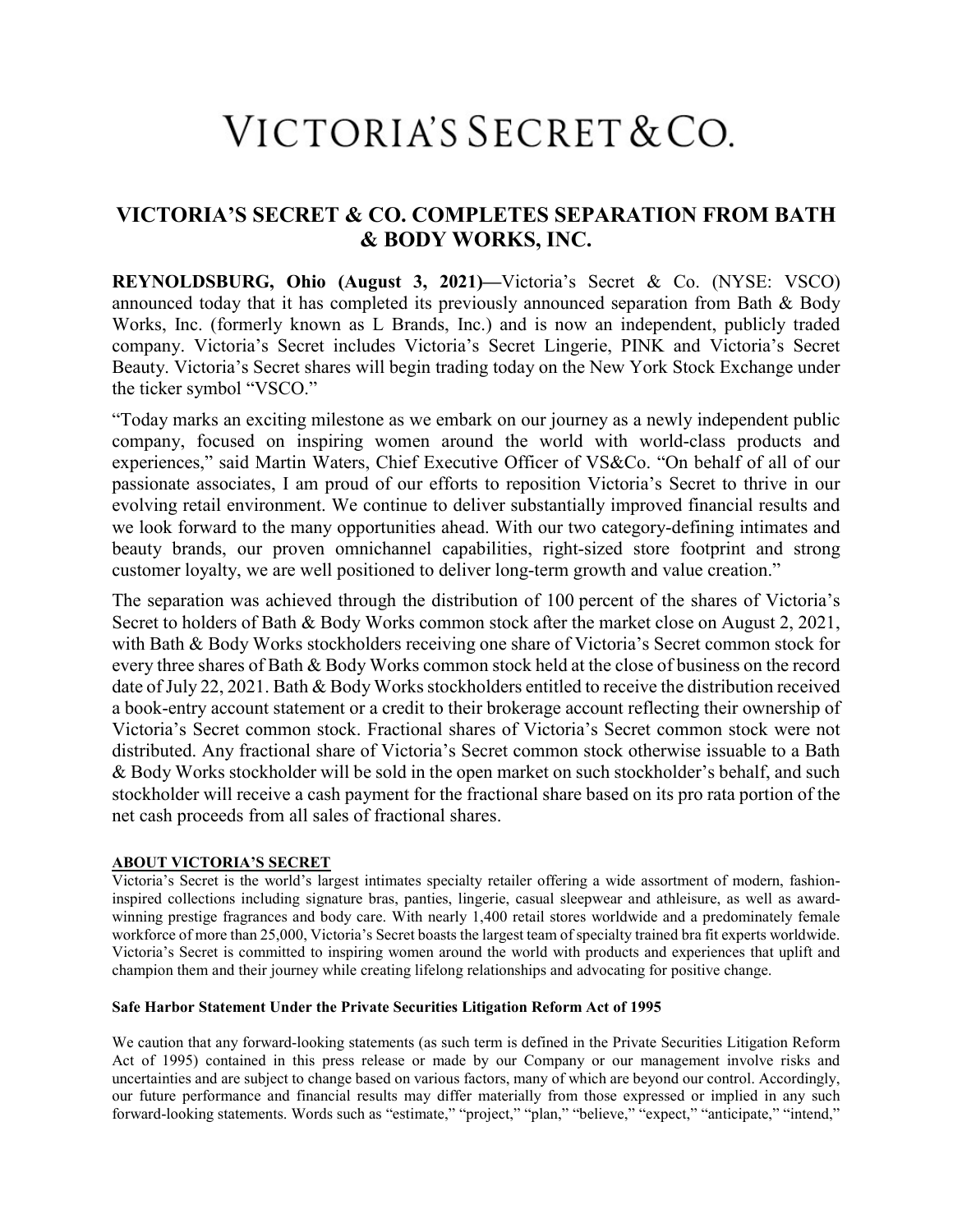"planned," "potential" and any similar expressions may identify forward-looking statements. Risks associated with the following factors, among others, in some cases have affected and in the future could affect our financial performance and actual results and could cause actual results to differ materially from those expressed or implied in any forward-looking statements included in this press release or otherwise made by our company or our management:

- the spin-off from Bath & Body Works, Inc. (f/k/a L Brands, Inc.) may not be tax-free for U.S. federal income tax purposes;
- a loss of synergies from separating the businesses that could negatively impact the balance sheet, profit margins or earnings of Victoria's Secret or that Victoria's Secret does not realize all of the expected benefits of the spin-off;
- general economic conditions, consumer confidence, consumer spending patterns and market disruptions including pandemics or significant health hazards, severe weather conditions, natural disasters, terrorist activities, financial crises, political crises or other major events, or the prospect of these events;
- the novel coronavirus (COVID-19) global pandemic has had and is expected to continue to have an adverse effect on our business and results of operations;
- the seasonality of our business;
- divestitures or other dispositions and related operations and contingent liabilities from businesses that we have divested;
- difficulties arising from turnover in company leadership or other key positions;
- our ability to attract, develop and retain qualified associates and manage labor-related costs;
- the dependence on mall traffic and the availability of suitable store locations on appropriate terms;
- our ability to grow through new store openings and existing store remodels and expansions;
- our ability to successfully operate and expand internationally and related risks;
- our independent franchise, license and wholesale partners;
- our direct channel businesses;
- our ability to protect our reputation and our brand images;
- our ability to attract customers with marketing, advertising and promotional programs;
- our ability to maintain, enforce and protect our trade names, trademarks and patents;
- the highly competitive nature of the retail industry and the segments in which we operate;
- consumer acceptance of our products and our ability to manage the life cycle of our brands, keep up with fashion trends, develop new merchandise and launch new product lines successfully;
- our ability to source, distribute and sell goods and materials on a global basis, including risks related to:
	- political instability, environmental hazards or natural disasters;
		- significant health hazards or pandemics, which could result in closed factories, reduced workforces, scarcity of raw materials, and scrutiny or embargoing of goods produced in infected areas;
		- duties, taxes and other charges;
		- legal and regulatory matters;
		- volatility in currency exchange rates;
		- local business practices and political issues;
		- potential delays or disruptions in shipping and transportation and related pricing impacts;
		- disruption due to labor disputes; and
	- changing expectations regarding product safety due to new legislation;
- our geographic concentration of vendor and distribution facilities in central Ohio;
- fluctuations in foreign currency exchange rates;
- the ability of our vendors to deliver products in a timely manner, meet quality standards and comply with applicable laws and regulations;
- fluctuations in product input costs;
- our ability to adequately protect our assets from loss and theft;
- fluctuations in energy costs;
- increases in the costs of mailing, paper, printing or other order fulfillment logistics;
- claims arising from our self-insurance;
- our and our third-party service providers' ability to implement and maintain information technology systems and to protect associated data;
- our ability to maintain the security of customer, associate, third-party and company information;
- stock price volatility;
- our ability to pay dividends and related effects;
- shareholder activism matters;
- our ability to maintain our credit rating;
- our ability to service or refinance our debt and maintain compliance with our restrictive covenants;